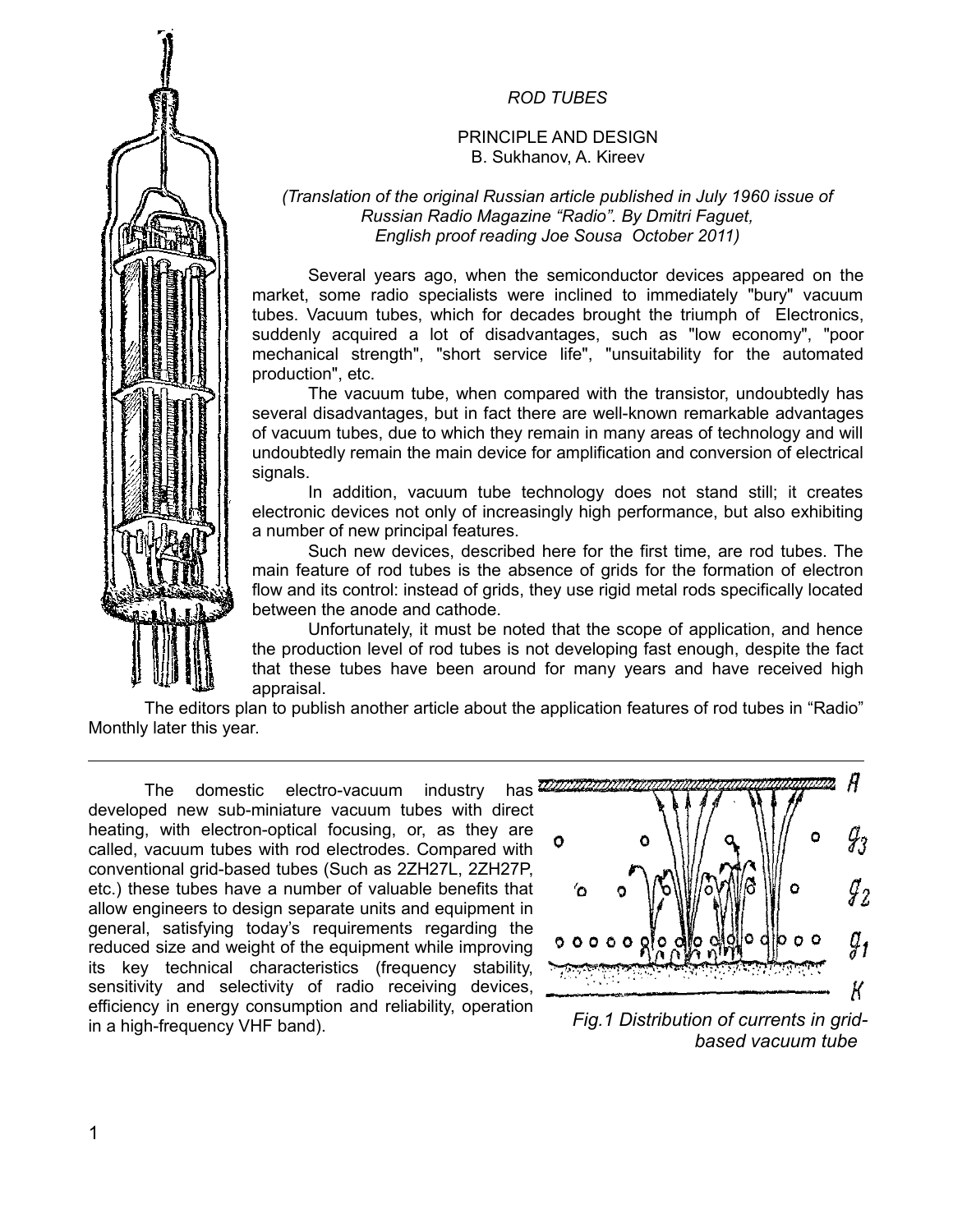Vacuum tubes with an electron-optical focusing are completely different from grid-based tubes, and their design and physical processes in these tubes have some specifics relating primarily to the control of electron's flow.

Fig. 1 shows a schematic of cross-section of a pentode with direct heating in a conventional design. Arrows show the trajectories of electrons from filamentary or heater cathode K to the anode A. Some of the electrons, emitted from the cathode area are "shaded" by the control grid wires with a negative potential and return back to the cathode and into the space charge domain, while with a positive potential on the control grid, these electrons create current flow into the control grid. Another part of the electrons, emitted from sections of the cathode which are "shaded" by "screening" (g2) and "suppressor" (g3) grid wires, are spent uselessly to form the screen grid current Ig2, and the suppressor grid current Ig3. The remaining electrons reach the anode, forming the anode current Ia of vacuum tube.

Grid wire layers [of a conventional vacuum tube], having different potentials with respect to the cathode, "arrange" the flow of electrons between the grid's wires to the anode. Therefore, a section of the cathode with the grid wires directly above it, and a section of the anode also above it, can be regarded as an "elementary" vacuum tube.

Analysis of such an elementary vacuum tube allows considering the possibility of electron flow control not only by spiral wound grids, but rather with the help of parallel wires or "rods". Indeed, if the stream of electrons from the cathode "element" is restricted not by two adjacent turns of wires in conventional grids, but rather by pairs of parallel rods, and at the end of electron flow we put the anode as a single rod, and after doing this we assign to these rods (g1, g2, g3, A) the appropriate voltages (Eg1, Eg2, Eg3, Ea), we obtain a complete analogy to an elementary section of the  $(b)$ grid-based vacuum tube. Now, by placing the rods parallel to the wire filament K (instead of an elementary area of the cathode), we will have a directly heated vacuum tube with rod electrodes, the schematic cross section of which is presented at Fig. 2.

Although the functions performed by electrodes with the same name behave the same for both types of vacuum tubes, the principle of operation of a vacuum tube with rod electrodes is significantly different from that of a  $\mathfrak C$ conventional tube.

Fig 3a shows the graph of the electric field between the electrodes of a rod tube at two different control grid voltages, while at Fig 3b and 3c one can see the approximate location of the lines of equal potentials, corresponding to the electric field for two values of voltage at the control grid electrode. Fig 3b and 3c show only the



*Fig.2 Location of electrodes inside rod tubes (cross section).*



*Fig. 3. Location of equipotential lines and voltage graph between the electrodes in a rod tube.*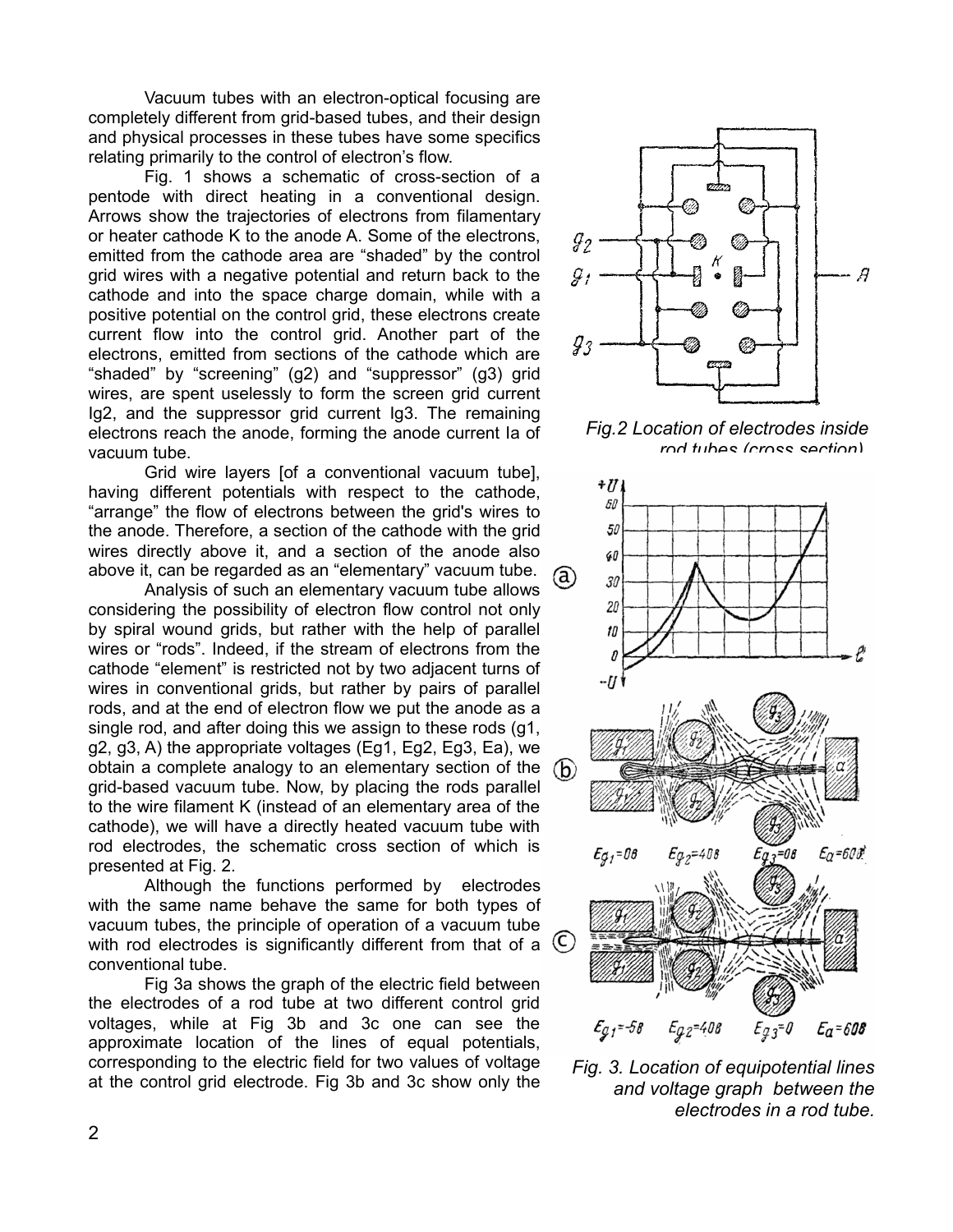"right half" of the rod tube because the rod tube is structurally symmetrical with respect to cathode and to the control "grid" rod.

Considering the location of the equipotential lines of the field in the vacuum tube with rod electrodes, we come to the following conclusion: The field lines form two electronic lenses - one focusing, which is located in the area of the control and screening rods, and another one – the collimator lens, located in the area of the suppressor rods and the anode. The focal length of the focusing lens is greatly affected by the potential at the control rod electrodes.

With negative potential at the control rods, the curvature of the electric field lines near the control rod electrode decreases, and field lines come closer to the screening electrode rods and move away from the control electrode rods (Fig 3c).



*Fig. 4. Schematic illustration of the spatial charge: a) tubes with wound grids, and b) tubes of rod structure*

On the other hand, with a negative potential at the

control electrode, the electronic cloud, which is formed by electrons emitted from the cathode, comes closer to the filament and away from the control electrodes (Fig. 3c). The space charge around the filament takes the form of a squeezed ellipse (Fig. 4). As a result, the radiating surface of the space charge decreases, thereby reducing the cathode current of the rod tube.

With increasing negative potential at the control electrode, the radiating surface of the spatial charge becomes even smaller, and at a certain value of negative potential the active surface of the cathode itself starts to decrease. With a further increase of negative potential on the control rods, the operating cathode surface decreases to such an extent that the cathode current of the rod tube completely stops.

With a positive voltage on the control electrodes, the curvature of the equipotential field lines at the screening electrodes increases. At the same time, this increases the radiation surface of the space charge. Both these conditions contribute to an increased cathode current.

Further increase in the positive potential at the control grid electrodes causes a drastic redistribution of the electron beam - the share of the anode current decreases, but at the expense of increasing the currents of the control and shielding electrodes.

The anode current rise stops completely above a certain positive potential at the control grid electrodes.

Thus, in contrast with the grid-based vacuum tubes, where the value of cathode current is determined only by the potential at the electrodes affecting the space charge, the control of electron flow in tubes with rod electrodes is performed differently, namely by the influence of the potential of control electrode rods onto the radiation surface field of the space charge domain. In addition, the cathode current depends on the existing active surface of the cathode and the focal length of lenses in the electron-optical system of the rod tube. In this case, the high density electronic flow from the working surface of the cathode is directed towards the anode between the bars of the screening and suppressing electrodes. Due to such an electrode design and to this particular method of electron flow control, the rod based vacuum tube effectively uses almost the entire cathode lamp current, creating the conditions for improved efficiency of the rod tube with respect to the electric power consumed by its filament.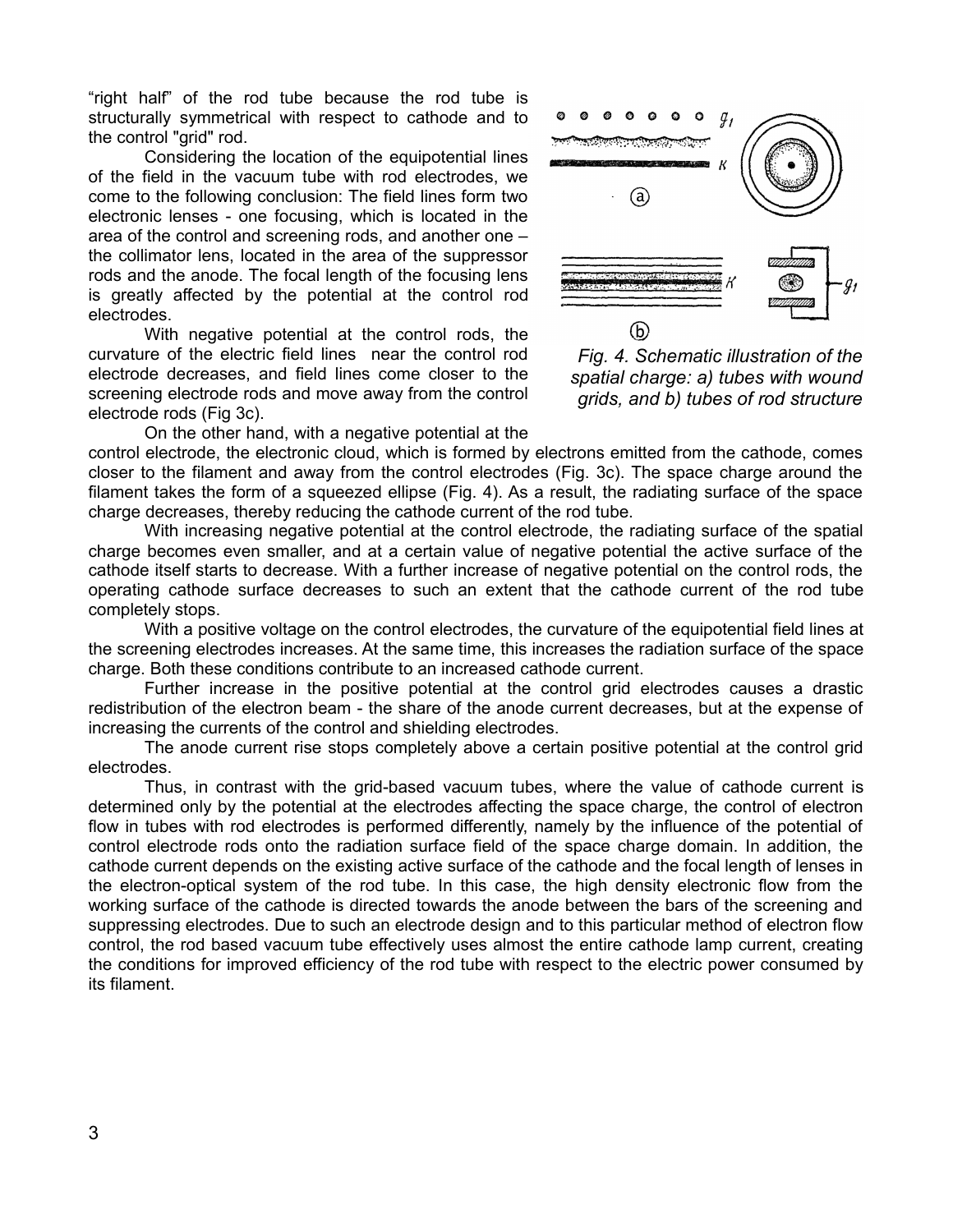The efficiency of the use of cathode current in vacuum tubes is estimated by the ratio of anode current Ia to the cathode current Ik. This ratio in conventional grid-based tubes is in the range 0,65- 0,85. In tubes with rod electrodes, it reaches 0.98, i.e. practically the entire cathode current in these new vacuum tubes is effectively used. High efficiency usage of cathode current in receiving-amplifying rod tubes made it possible to reduce (for the same parameters compared with grid-based tubes such as S factor and anode current) by the factor of two the power consumed by tube filament. For lowpower oscillator-type rod tubes, the power savings get even more pronounced.

Electron-optical focusing of the electron beam used in the rod tubes streamlines the motion of electrons in the tube and reduces lateral scattering. Because of this, the current in the screening electrodes of rod tubes is substantially (5-7 times) lower in comparison with grid-based tubes. The magnitude of this current is 5-10% of the anode current, while in grid-based tubes with a conventional distribution of the electron beam, the current of the screening grid reaches 25-30% of the anode

current. Therefore, rod tubes are not only economical in terms of power consumption for filament heating, but also in their high voltage circuits.

However, it should be noted that despite the very small currents in the rod tube screening grids, the standard deviation of the values of these currents is relatively large. For example, although the 1ZH24B screening grid current does not exceed 0.09 mA, at the same time, many tubes of this type have this current at the level of about 0.02 mA or even less. Therefore, the screening grids of rod tubes used in electronic equipment should be powered via a resistive voltage divider. This stabilizes rod tube operation, and is particularly useful at low voltage levels on the screening rods (with Eg2<<Ea/2), which is the typical case for voltage amplifiers.

When the voltage on the screening rods is close to the anode voltage, the slope characteristics (Sfactor) of the rod tube has a maximum value and varies only slightly with the change of anode (screen grid) voltage. In this case, voltage to the screening electrodes can be supplied via the decoupling 5k to 10k resistor.

Rod tubes work well in the VHF frequency range. In this, they differ



*Fig. 5. Dependence of the input impedance of rod tubes on frequency.*

advantageously from grid-type tubes. Difficulties in improving high-frequency properties in grid-type tubes are, to some extent, explained by the chaotic motion of electrons on the way from the cathode to the anode when electrons pass through artificial barriers in the form of metal grids randomly placed in their path, which control the electron flow. The electron's trajectories are bent, lengthened, and path lengths become different for different electrons that are simultaneously emitted from the cathode. This circumstance significantly affects the value of the input resistance of the tubes. Thanks to the "ordering" of the electron beam in rod tubes, the input resistance of vacuum tubes with rod electrodes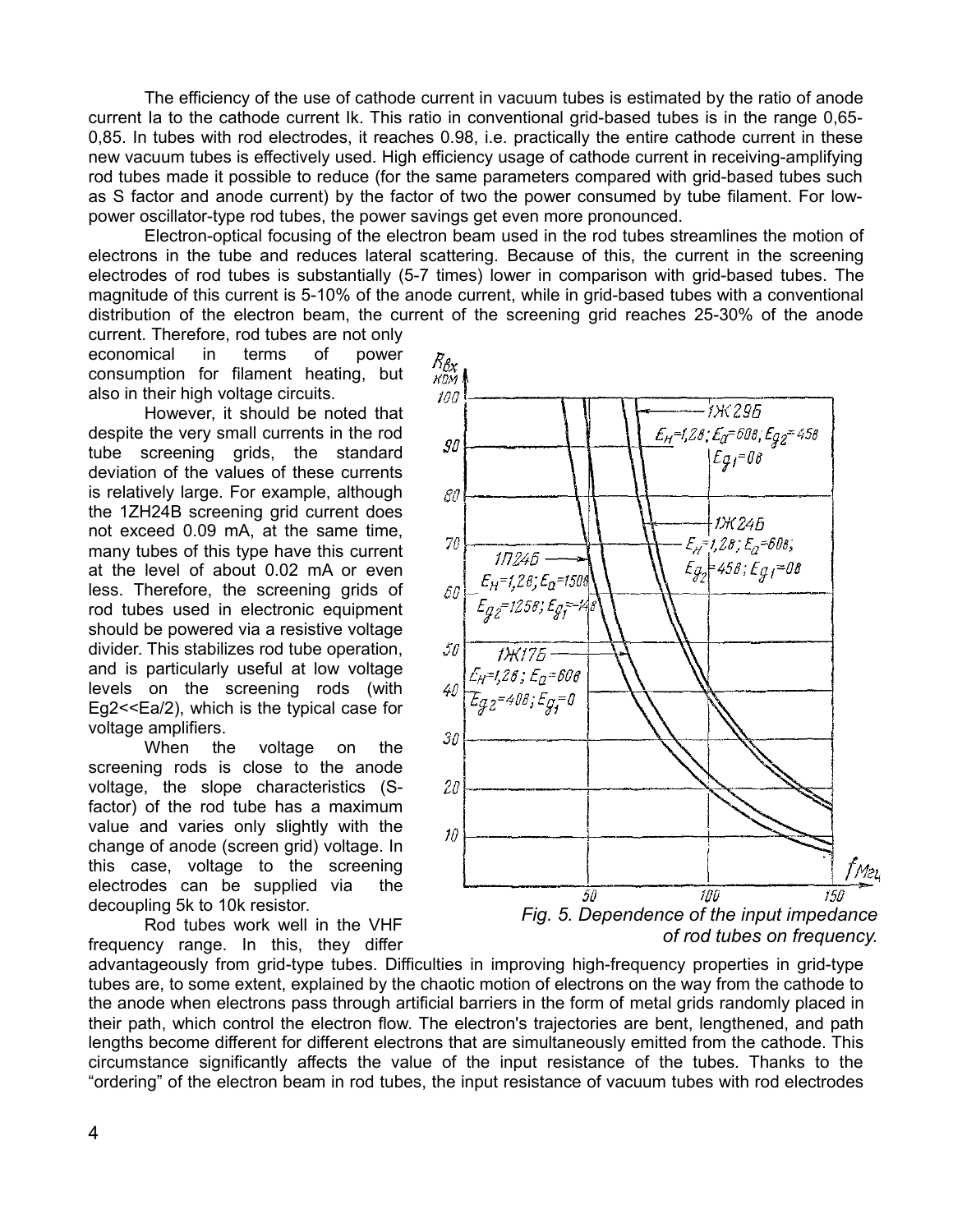is several times higher compared to conventional grid-based tubes.

Frequency dependence of input resistance of rod tubes is given in Fig. 5. For rod tubes, as well as for conventional grid-based tubes, we have a quadratic dependence of the input impedance on the frequency:



where  $R_{BX}$  – is the input impedance at the frequency **f** (taken from tube reference tables), and **f**' is the frequency at which we have to calculate  $R^1_{\mathsf{BX}}$ 

The input impedance of rod tubes with two filaments (1ZH29B, 1P24B), in the regime when they are powered by a voltage of 2.4V (two filaments working in series) is almost two times lower than in the case when the filament is



*Fig. 6. Dependence of the equivalent resistance of the internal tube noise on the voltage on the screening rods.*

powered from 1.2V source. This is explained by the increased length of the filament (cathode) wire. To increase the input resistance of these tubes the midpoint of the filament should be grounded by high frequency bypass capacitors.

The equivalent value of "noise resistance" of the amplifier ("small signal") type rod tubes is almost 1.5-2.5 times lower than that of the grid-based tubes of similar purpose. This is explained by the fact that the current of screening electrodes of rod tubes is a very small part of the anode current. The equivalent resistance of noise of a pentode tube is determined by the formula:

$$
\mathcal{K}_{\rm III} = \frac{I_a}{I_a + I_{g2}} \left[ \frac{2.5}{S} + \frac{20 I_{g2}}{S^2} \right],
$$

which implies that, when the current in the screening electrodes goes down, the second term in square brackets decreases faster than the ratio **Ia/(Ia+Ig2)**, which characterizes current distribution inside the tube. Therefore, the decreased current in the screening electrodes leads to a reduction of internal noise in the tube. The lowest noise in vacuum tubes with rod electrodes is achieved when the voltages at the electrodes are equal to 30-50V at the screen grid, to 60-80V at the anode, and to 0 to-0, 5V at the control grid.

The small value of equivalent noise resistance in a vacuum tube with rod electrodes, and a large input resistance allows them to almost double the sensitivity of a receiver in cases where these tubes are used at the receiver front end stages, as compared with conventional tubes.

In the new type of vacuum tube, the inter-electrode capacity (Cinput, Coutput, Cag, Cak) is less than that in tubes with wound grids. The output capacitance Coutput and transition capacitance Cag are particularly reduced, which is beneficial when using these tubes at high frequencies. Large input resistance and small inter-electrode capacitance allowed rod tubes to expand into a high frequency range, which is approximately doubled in comparison with conventional grid-based vacuum tubes.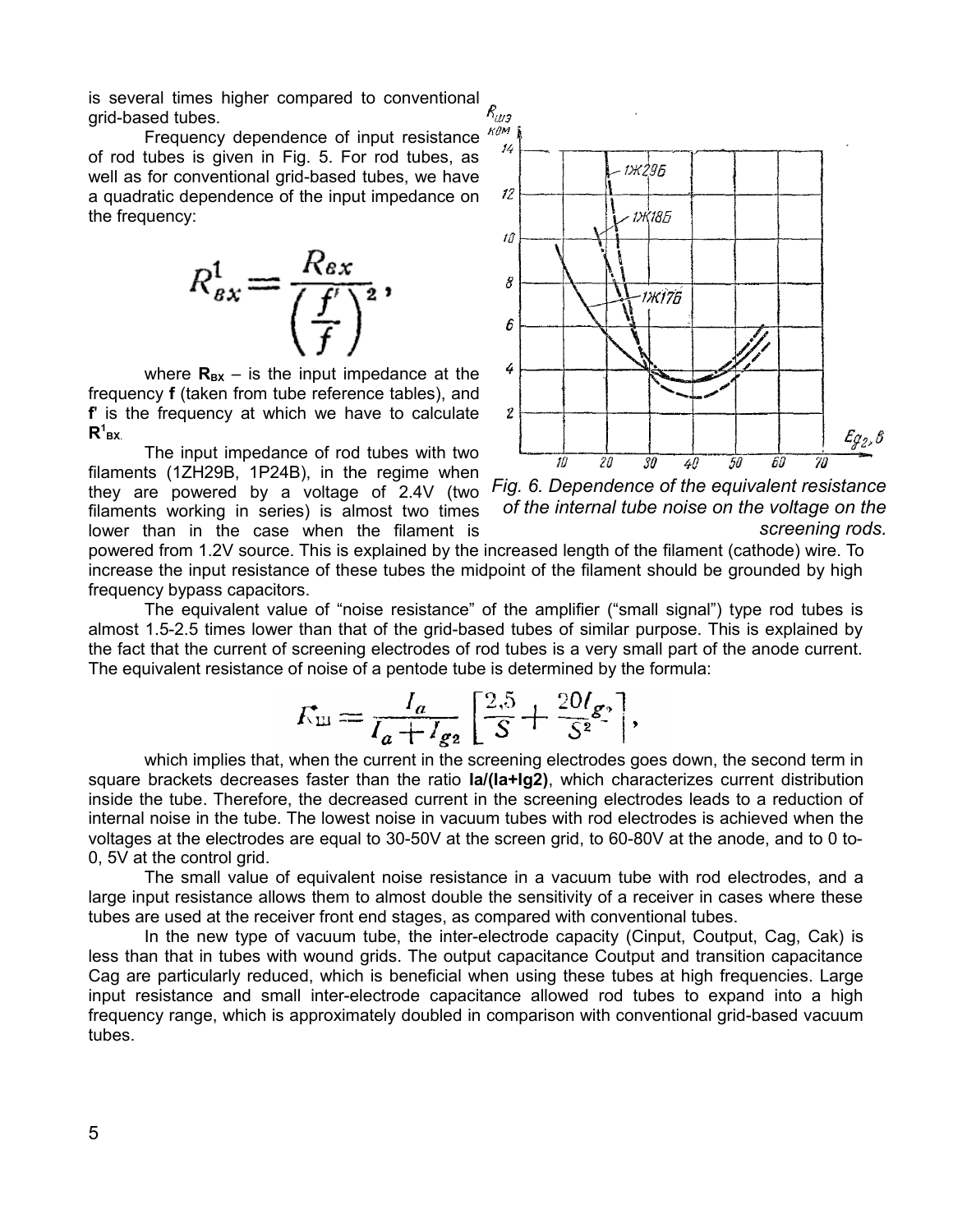Due to the electron-optical focusing of electron flow from the cathode to the anode and, consequently, small screen rod currents, the anode characteristics of the new tubes have a kind of sloping curve with a very small slope at the horizontal section. The inflection in the anode characteristics of a vacuum tube with rod electrode structure occurs at low anode voltages - for most tubes about 15-25V. This allows high efficiency in power amplification stages and high-frequency oscillators in generators. The methods of calculating the electronic circuits for tubes with rod electrodes are, therefore, more rigorous and accurate than for grid based tubes. It should be noted that the grid characteristics of rod tubes are characterized by an inflection in the region of small positive voltages at the control electrode, which accounts for the redistribution of the flow of electrons between the electrodes. For receiving and amplifying tubes at the recommended modes of operation, this inflection point begins at 1,0-1,5V. Because of proximity to the cathode and a relatively large surface of the control rods, at large positive potentials, a strict focus of the electron beam is violated. In such a situation, the redistribution of the electron beam takes place (increasing current into the control electrode, so the tube switches into signal cutoff or limiting mode).

For the transmitting tube 1P24B, the instantaneous positive driving voltage amplitude should not exceed 5-7V. Therefore, tubes with rod electrodes can be used to amplify and oscillate only at negative control electrode voltages. For small input signals (Ug1<=0,5 V) rod tubes are allowed to work without an initial grid bias at the control grid.

Fig. 7 shows rod tubes in comparison with directly heated vacuum tubes [with 2 V filaments].

The terminals of rod electrode tubes are made of flexible platinum [*in early versions - DF]* wires passing through a flat glass stem. The anode wire goes out separately at the top of the glass shell. Such a separation of terminals between the anode and the control electrode is made with a view to reducing capacitance in the tubes. The use of a flat bottom tube makes it possible to reduce the height of the tubes and to reduce the inductance and capacitance of the terminals.

Rod tubes are designed for direct soldering in place without the use of traditional connectors. The high mechanical strength of rod tubes, their long service life [*typically at least 5,000 hours – DF]* and small size justify such a construction.

Large tolerances in filament voltage levels allow powering the rod tubes from silver-zinc rechargeable batteries and from dry cell batteries with their large voltage drop (to use batteries to full extent). Operating conditions of rod tubes are chosen by designers of radio electronic equipment in relation to a particular scheme, based on the maximum allowable operating conditions. However, in all

cases, the designer of vacuum tube schemes should keep in mind that the use of vacuum tubes in operating conditions that are close to the permissible maximums, leads to a reduction in the reliability of the tubes. For vacuum tubes with rod electrodes, it is particularly dangerous to operate them at a filament voltage close to the minimally acceptable, and at the same time at the maximum-permissible tube anode current.

If it is necessary to use the rod tubes in triode mode, a prerequisite is to connect the suppressor electrode (*g3*) with the tube cathode (or chassis), otherwise focusing of the electron flow in the tubes is violated. For the same reason, it is not allowed to apply a positive voltage on the suppressor electrode in pentode mode, as is sometimes suggested for

in oscillator configurations.



some types of conventional grid based tubes *Fig. 7. Comparative sizes of rod tubes and tubes with wound grids 1-2ZH27L, 2-2ZH27P, 3-1P24B, 4- 1ZH29B, 1ZH17B, 1ZH18B, 1ZH24B.*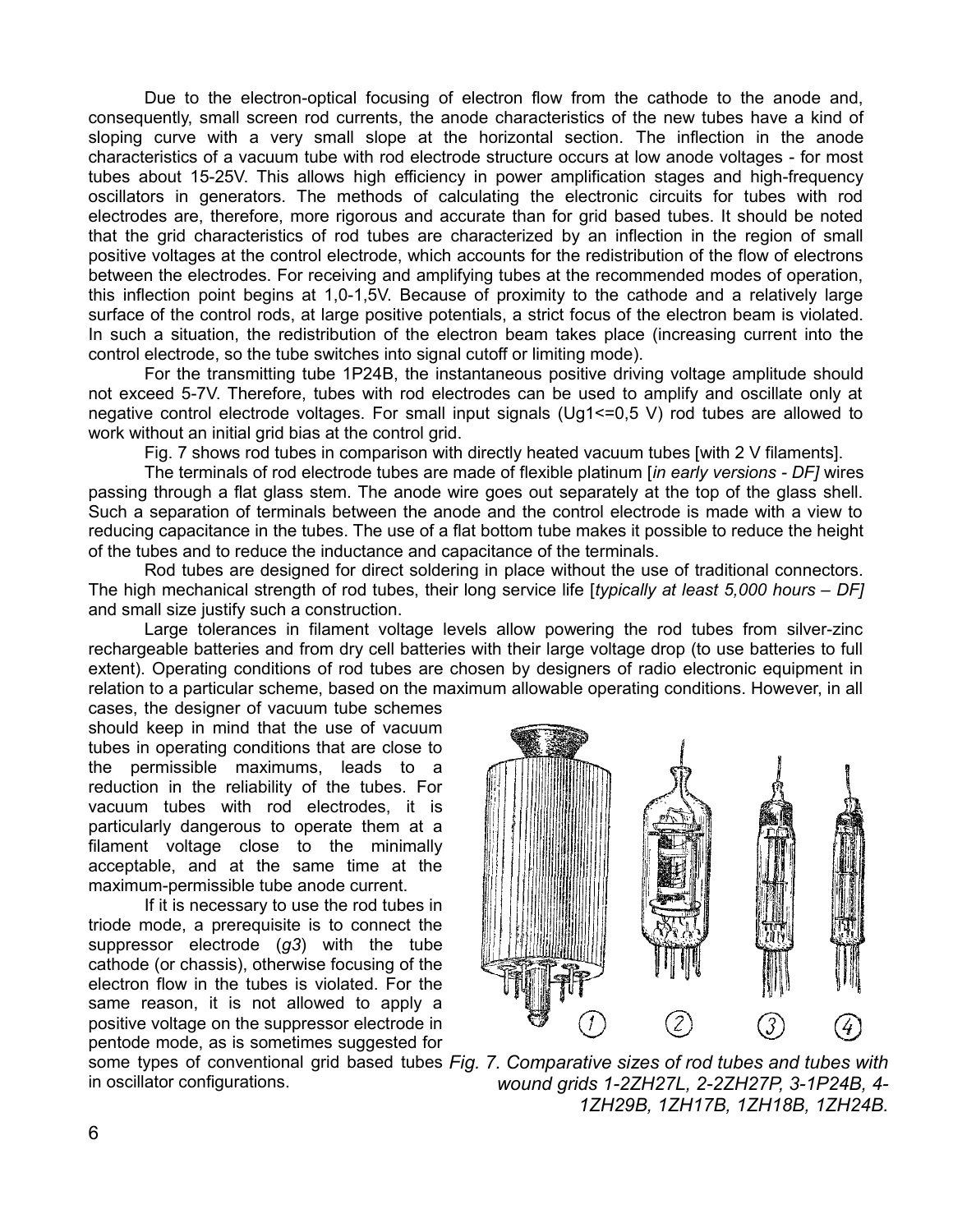When designing equipment with rod tubes, avoid placing these tubes in magnetic fields (both permanent and variable). Failure to do so may impair operation.

\* \* \*

The rod tube features outlined here show that these tubes, while being very economical, at the same time, have high efficiency with good electrical parameters and improved high-frequency properties: low internal tube noise, high input resistance and low values of inter electrode capacitance. This allows the efficient use of rod tubes at frequencies of up to 250 Mhz.

#### ROD TUBE PARAMETERS

A. Azatyan, N. Parol

Receiving and amplifying rod tubes (1ZH17B, 1ZH18B, 1ZH29B, 1P24B) look almost the same as conventional subminiature vacuum tubes.

In most tubes with rod electrodes, their filaments operate at the voltage of 1.2V. For 2.4V filament tubes (1ZH29B and 1P24B) the two identical electrode systems with single filaments are used, which can be connected in series (2.4V) or in parallel (1.2V).

Basic electrical parameters of rod tubes, their specifications and pinouts are placed at the third cover page [of this magazine].

Table 1 shows the maximum allowed [voltage and current] limits of the rod tubes.

Table 2 shows the ratios of S-factor to anode current, S/Ia (*transconductance/amp*), S-factor to power consumption (*transconductance/Watt*), and anode to cathode currents of rod tubes.

Rod tubes are characterized by high values of the coefficients of current distribution (Ia/Ik), which is due to low secondary electrode currents.

Anode characteristics [of rod tubes] are very beneficial. The change between regimes of current distribution (inflection characteristics) occurs at low values of anode voltage, located within 10- 20V. This feature allows the use of rod tubes at reduced anode voltage, without significant reduction in the S-factor.

In addition, such characteristics allow the realization of oscillators and transmitters with large output power and high efficiency. For example, tube types 1ZH29B and 1P24B, when used in a class "C" oscillator at a frequency of 45 MHz, deliver output power of 0.8W and 2.5-3W, respectively. In this mode, the efficiency of the anode-screen circuits reaches 80%. However, it should be kept in mind that when entering the area of positive drive to the control electrode, grid currents soar, because this electrode has a large surface and is located very close to the cathode. Even with zero bias at the control electrode, the current can reach more than 20 uA.

Due to the low noise level, high input resistance and low transit capacitance rod tubes can be used at frequencies significantly greater than 100 Mhz. For example, the 1ZH24B pentode operates at a frequency of 200 MHz with the LC circuits of a satisfactory quality, delivering power gain of 8-10 times.

The decreased internal tube noise in rod tubes is mostly due to the small values of currents at the second electrodes. It is worth mentioning that when the negative bias at the control electrode of a rod tube is reduced (i.e. goes closer to zero), the noise factor of the rod tube does not change because the second electrode current stays the same.